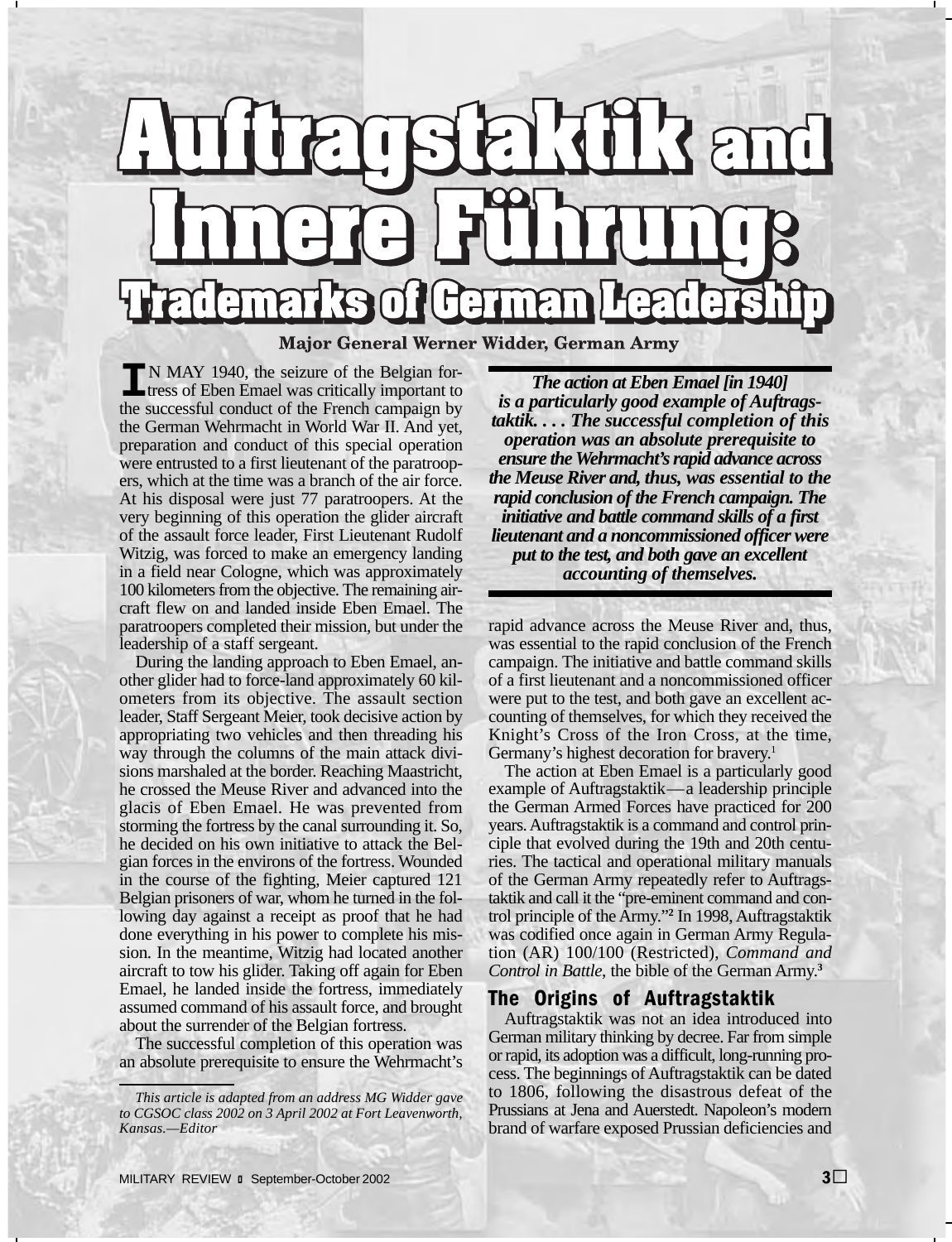

 *principle in the Army. It is based on mutual German AR 100/100 describes Auftragstaktik very succinctly: "Auftragstaktik is the pre-eminent command and control trust and requires each soldier's unwavering commitment to perform his duty." The challenges for the leader are diverse since the regulation goes on to say: "The military leader informs what his intention is, sets clear achievable objectives, and provides the required forces and resources. He will only order details regarding execution if measures which serve the same objective have to be armonized, if political or military constraints require it."* 

the need for modernizing the Prussian Army.

Initial reform was brought about by the infantry drill regulations of 1812, in which the set-piece conduct of battle was abolished, and at least for the higher levels of leadership, initiative and independent thought and action became important factors. For the lower levels of command, column tactics, with its massive bodies of troops, continued to impose severe limits on the conduct of battle.

Bundeswehr

Bundesweh

In the mid-19th century, the breech-loading rifle began to replace the far less efficient muzzle loader. The breechloader represented a revolution in armaments technology. This revolution in military affairs was the starting point for a transformation of the infantry and was a decisive direction-setting development that set the course for the eventual adoption of Auftragstaktik.

The German wars of unification of 1864 against Denmark, of 1866 against Austria, and of 1870-71 against France proved that advances in armaments had outstripped advances in tactical and doctrinal development. To reimpose some form of command and control, it now became important to develop a new concept that, on one hand, would enable some independence of action while, on the other, would preclude misguided action by lower-level leaders.

One of the first to recognize the signs of the times and draw the right conclusions was Field Marshal Helmut von Moltke, Chief of the General Staff of the Prussian Army from 1857 to 1888. Moltke is considered in Germany the creator of operational-level command and control and the spiritual father of operational principles. Moltke also played a decisive role in the development of Auftragstaktik.

In his writings, his memoranda, his publications but particularly in his everyday life as a leader, Moltke promoted the introduction of Auftragstaktik. One of his main concerns was to foster independent thinking and acting among his subordinates: "Diverse are the situations under which an officer has to act on the basis of his own view of the situation. It would be wrong if he had to wait for orders at times when no orders can be given. But most productive are his actions when he acts within the framework of his senior commander's intent."**<sup>4</sup>** By saying this, Moltke stated a key principle of Auftragstaktik: the subordinate is to act within the guidelines of his superior's intent. Knowing his superior's intent, the subordinate thus works toward achieving it.

The years after 1871 were characterized by two conflicting trends. The conventional tacticians, or Normaltaktikers, were tight-rein supporters who wanted to specify the troops' battle actions down to the last detail. Tight-rein supporters argued that detailed orders would counteract the dispersal effect brought about by modern armaments and the supposed unrestrained independence at lower command levels.

On the other hand were the Auftragstaktikers, mission-command supporters who urged the inde-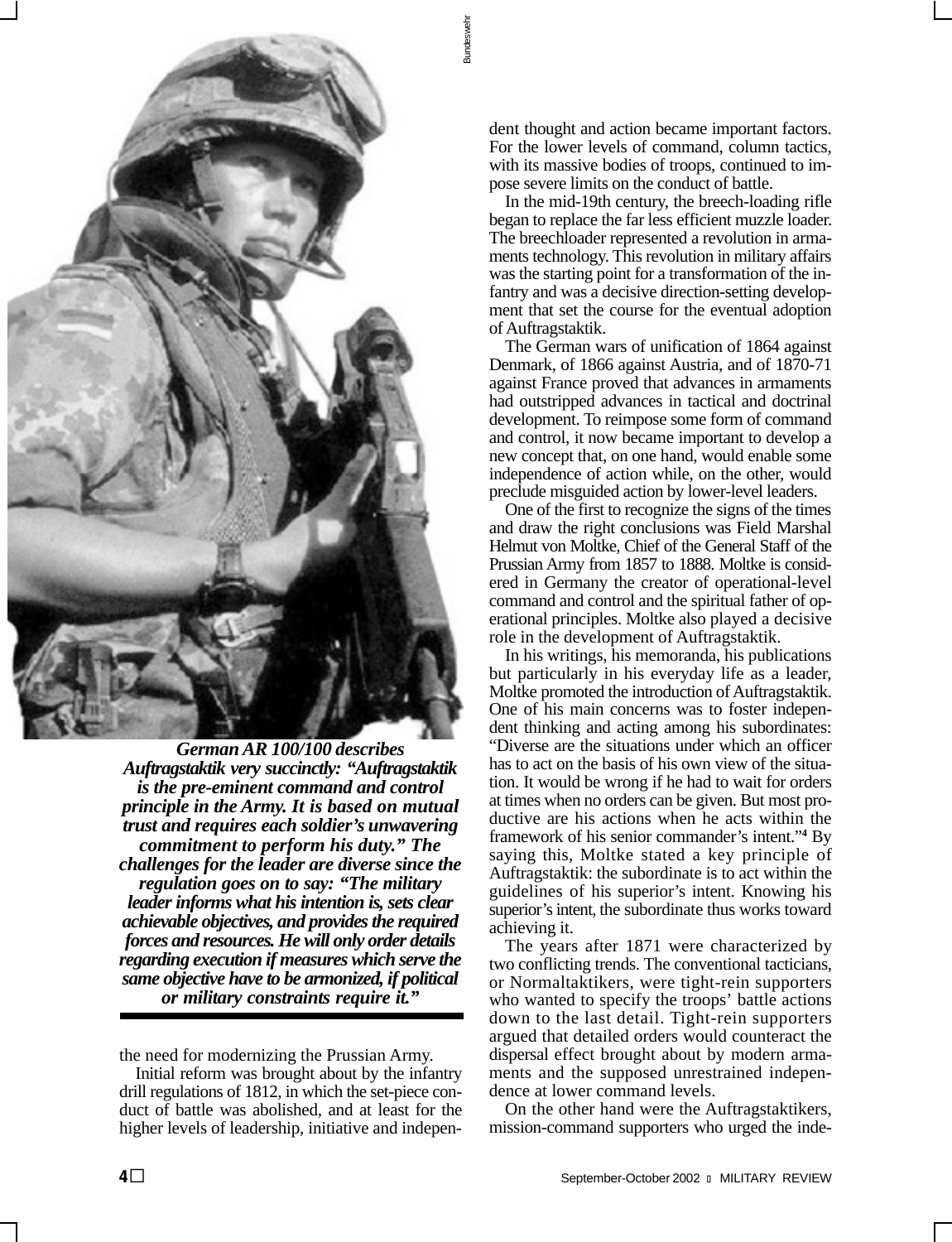

pendence of small units which, they said, was the necessary consequence of modern armaments. The mission-command supporters did not issue detailed orders to limit the freedom of action of lower command levels, but rather, assigned each unit its own, clearly defined task—its mission. From 1914 until today, Auftragstaktik has had a firm place in the German Army's command and control philosophy.

Although throughout the 19th century the principle of Auftragstaktik was being incorporated into German military doctrine, it still met resistance. The term Auftragstaktik first surfaced in the early 1890s. It was coined by those who resented the process, as the term was to show disdain. Auftragstaktik was considered a threat to military discipline and, thus by extension, to everything military.

# Auftragstaktik and Innere Führung

The military leadership of today's German Army recognizes two cornerstones: the concept of

his own free will and the responsibility he feels toward the commu-



Innere Führung and the principle<br>
of Auftragstaktik. Innere Führung<br>
is today inseparably linked with<br>
is toology inseparably linked with<br>
the state is toology in the state of Auftragstaktik. Innere Führung. The German<br> **A** 

nity. He recognizes that the values of the commu- **Auftragstaktik.** German AR 100/100 describes nity have to be defended even at the risk of his Auftragstaktik very succinctly: "Auftragstaktik is the own life. pre-eminent command and control principle in the In the Bundeswehr, this image of man finds its Army. It is based on mutual trust and requires each conceptual expression in what is called Innere soldier's unwavering commitment to perform his Führung, meaning leadership and civic education. duty."**<sup>5</sup>**The challenges for the leader are diverse Innere Führung is the commitment of German sol- since the regulation goes on to say: "The military diers to moral-ethical standards. Innere Führung is leader informs what his intention is, sets clear achievthe German Armed Forces' corporate culture, and able objectives, and provides the required forces it integrates the Bundeswehr into German society. and resources. He will only order details regarding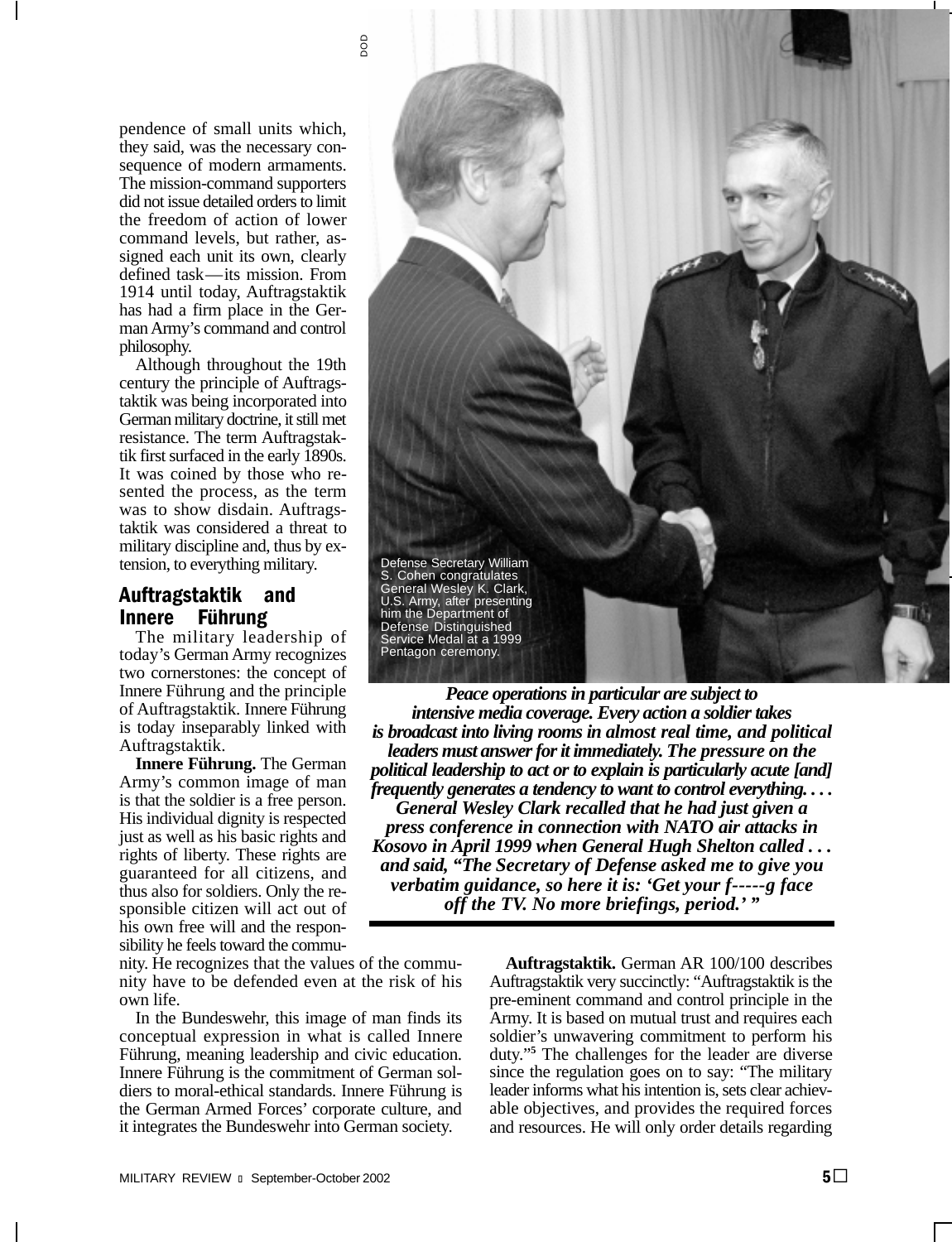execution if measures which serve the same objective have to be harmonized, if political or military constraints require it. He gives latitude to subordinate leaders in the execution of their mission."<sup>6</sup> Thus, Auftragstaktik is more than giving a mission to a

*The term Auftragstaktik first surfaced in the early 1890s. It was coined by those who resented the process, as the term was to show disdain. Auftragstaktik was considered a threat to military discipline and, thus by extension, to everything military. . . . One of the first to recognize the signs of times and draw the right conclusions was Field Marshal Helmut von Moltke, Chief of the General Staff of the Prussian Army from 1857 to 1888.* 

subordinate and allowing him the latitude to execute it. Rather, it is the superior's duty to specify the objective and the framework within which the subordinate has to accomplish the mission. The commander provides all resources required to carry out the mission. This, in turn, means that execution itself becomes the executor's responsibility. His skills, creativity, and commitment will be the key elements of execution. Thus, Auftragstaktik is not merely a technique of issuing orders but a type of leadership that is inextricably linked to a certain image of men as soldiers.

#### Auftragstaktik in Peace Operations

Although Auftragstaktik was developed during war and proved its worth in battle, Auftragstaktik has a role in peace operations. German AR 100/100 states: "The principles of 'Auf-tragstaktik' also apply to peace operations but are subject to unique constraints, which often severely limit freedom of action on the ground."**<sup>7</sup>** The unique constraints are to be seen in the political dimension of these operations.

**The CNN factor.** In their recently published respective memoirs, U.S. Army General Wesley K. Clark, former Supreme Allied Commander, Europe, and General Dr. Klaus Reinhardt, former Kosovo Force commander, described a number of political interventions into their areas of responsibility. Clark recalled that he had just given a press conference in connection with NATO air attacks in Kosovo in April 1999 when Chairman, Joint Chiefs of Staff (CJCS), General Hugh Shelton called that evening and said, "The Secretary of Defense asked me to give you verbatim guidance, so here it is: 'Get your f-----g face off the TV. No more briefings, period. That's it.' I just wanted to give it to you like he said it. Do you have any questions?"**<sup>8</sup>**

Peace operations in particular are subject to intensive media coverage. Every action a soldier takes is broadcast into living rooms in almost real time, and political leaders must answer for those actions immediately. The pressure on the political leadership to act or to explain is particularly acute. This pressure frequently generates a tendency to want to control everything. This tendency often finds its expression in direct interference with the operational and tactical leadership on the ground, as was the case with Clark.

**The West's no-loss mentality**. The no-loss mentality prevalent in free societies is, of course, something to be approved of, in principle. No military leader wants losses among his men. "Take care of your soldiers" is the maxim military leaders at all command levels voice, including former CJCS General Colin Powell. In the context of media presence, however, even minimal casualties can have serious implications of strategic dimensions. Recall the terrible pictures of October 1993 in Mogadishu, Somalia. These pictures caused the United States and subsequently the UN to withdraw their military commitment from Somalia.

**The soldier as strategic player**. During peace missions, it is frequently important to uphold the principle of impartiality, in particular under difficult circumstances. In this environment, the still-smoldering fuse on the powder keg can be quickly reignited, and the peace force can become the enemy of one faction or another. Such a loss of credibility would have serious political implications. Therefore, in contrast to war, actions of even a single soldier in peace missions can have strategic significance. As a result, political leadership has a high interest in pushing its particular intentions as far as possible. The political outcome can depend on the right or wrong action of a single soldier at a checkpoint. Therefore, detailed political guidance is seen as the guarantee to success, with the result that the military has a limited field of action.

**The rules of engagement**. Peace missions are no longer unique operations. They currently are more probable than actual warfighting. The boundary between war and peace is becoming increasingly blurred. Today, in Afghanistan, one even sees the concurrent conduct of a combat operation and a peace operation. Peace operations are always complex, protracted, and frustrating. A mission's overall success eminently depends on many small suc-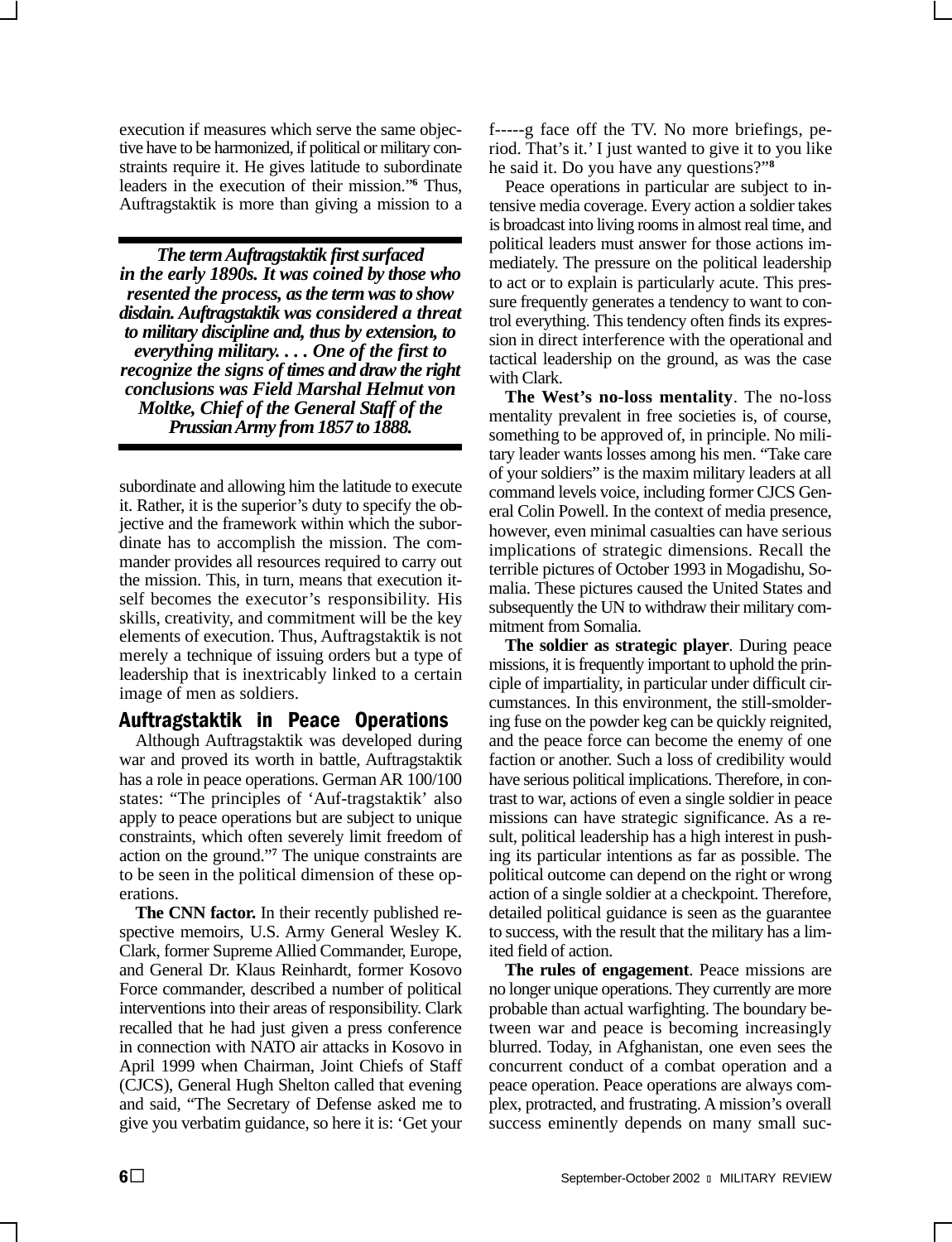

*Sole reliance on satellite images will only yield partial success. As a general rule, the individual on the ground—the human intelligence expert, the Green Beret, the forward air controller—provide the decisive information to deliver the crucial blow. The decisionmaking process can only be expedited decisively and sustainably if we accept the fog of war as a system-inherent facet, even in an environment of total information immersion.* 

cesses, which promote trust and reconciliation and help to overcome hatred and bloodshed. Narrowly defined rules of engagement limit a peace mission's scope of action and are intended to guarantee the security of multinational contingents while they perform their sensitive and complex tasks.

"We [the German Army] have no use for soldiers without a will of their own who will obey their leaders unconditionally. We need self-confident men [and women] who use their whole intelligence and personality on behalf of the senior commander's intent."9 A German author wrote these words in 1906, and they are still valid today in the difficult environment of peace missions and in the presence of new forms of modern warfare, such as terrorism. During peace operations, in particular, soldiers must do more than just obey orders and operate their individual weapons. Every military leader at every level of command maintains that he has the best soldiers. If this is so, he must be allowed to prove it. It is, therefore, out of the question that a colonel or

even a general appoint himself squad leader to direct traffic at a road intersection or to instruct a patrol leader about his mission.

# Auftragstaktik in the 21st Century

As mentioned earlier, Auftragstaktik was triggered by a revolution in military affairs brought about by the invention of the breech-loading rifle and other 19th-century developments in armaments technology. Today, the question is, have military affairs again reached such a revolutionary point? Some authors consider information technology just such a watershed.

**Information technology.** Where information technology is concerned, the U.S. Armed Forces are without peer. Although others are developing and implementing information technology, they are limping far behind, and the Bundeswehr is currently limping on both legs. In the future it will be increasingly possible to transmit data in real time. The precise location of the patrol leader will be visualized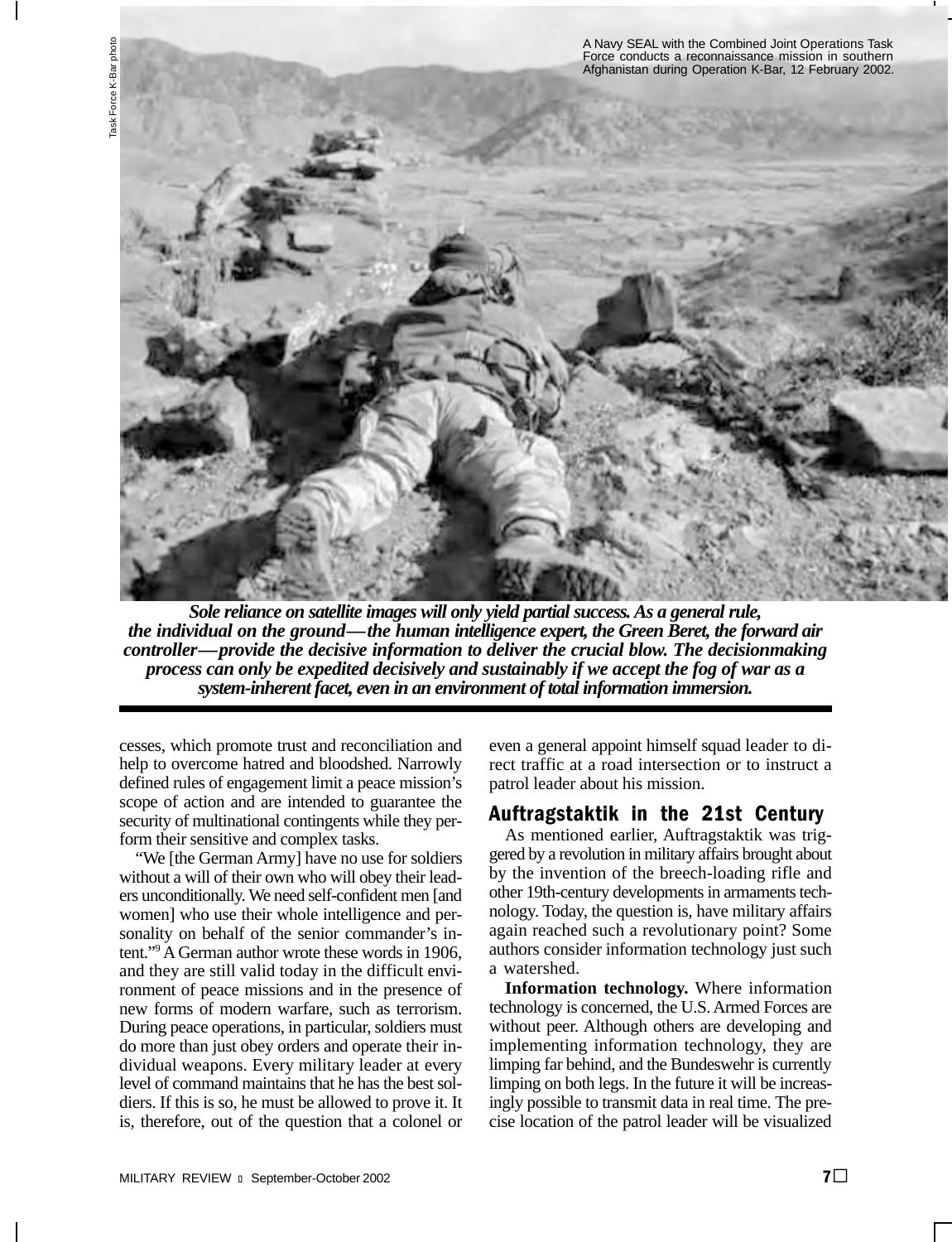for every command level; observations and information of all kinds will be available to all levels at the same time. Excellent opportunities for outdoing the enemy unfold: "See First—Understand First— Act First—Finish Decisively" is the leading tenet of the recently published U.S. Army White Paper, *Concept for the Objective Force*. **10** 

The transmission of information does not represent a problem anymore; the challenge of information lies with its processing. If the time one gains

*The transmission of information does not represent a problem anymore; the challenge of information lies with its processing. If the time one gains through real time transmission is spent receiving, processing, and assessing information only to discover that the information is untimely, irrelevant, or redundant, then time is wasted and information technology quickly develops into a drawback. . . . Auftragstaktik sets the framework for meaningful reception and dissemination of information . . . [and] holds the key to information management and thus, by extension, to successful command and control.* 

through real time transmission is spent receiving, processing, and assessing information only to discover that the information is untimely, irrelevant, or redundant, then time is wasted and information technology quickly develops into a drawback.

Therefore, in this connection, two things are important. First, the handling of information must be learned and practiced. Relevant information must be distinguished from irrelevant information. Information must be collected, assessed, and distributed horizontally and vertically in a manner useful for the respective recipient. Second, the distinguishing feature of leadership is not the mere possession of an information medium; it is having the ability and the will to assess the information that the medium contains. At no command level can assessment be dispensed with. This means that orders must be adapted to the command level to which they are issued.

Auftragstaktik sets the framework for meaningful reception and dissemination of information. It forces the superior commander to assess information and to convert it into orders for subordinate command levels. Auftragstaktik holds the key to information management and thus, by extension, to successful command and control.

**Micromanagement.** The availability of the technical resources to manage information gives rise to a behavior that is particularly conspicuous at higher levels of command, namely, micromanagement. These higher command levels often and incorrectly believe they know better than lower command levels. Consequently, they interfere directly with lower command levels, with the laudable intention of making their information available to everyone. Therefore, to translate the information advantage into an actual time advantage, intermediate command levels are skipped, and the information is passed directly to the intended recipient, while the actual responsible level is only included at most as an information addressee. In such a situation, the actual responsible command level degenerates into an information administrator while the superior level involves itself in matters of excessive detail. Already, under Napoleon, the danger of "ordre, contreordre, désordre" existed. Today, this danger is linked with micromanagement.

It is unacceptable that subordinate levels are disregarded and that higher command levels skip intermediate command levels and interfere with tactical decisions on the ground. In addition to the implications for freedom of action and the operations of soldiers, risks emerge for the tactical and operational levels of military command.

Today we notice an increasing dispersal of battles, of operations, of campaigns, and even of war itself. While in the past the core of operations consisted of a campaign directed at crushing the enemy in a relatively clearly defined area, today the situation is less distinct, more diffuse, and more difficult. Nevertheless, the relation between space, time, forces, and information continue to be critical.

The commander who attempts to specify everything is doomed to get lost in detail. He will lose track of things and fail. What is more, the commander who reaches down to exercise command and control at subordinate levels will lose the support of his men and women and undermine their bases of action.

**Transparency.** The vision of the transparent battlefield is realistic in principle. From the technological perspective almost everything is possible today. "See First—Understand First—Act First— Finish Decisively" is the guideline. It implies that speed is necessary to be "first." But what speed is being talked about here? It is not the speed in transmitting information from the patrol leader to the division G2 section. Rather, it is the speed in planning that is part of the staff work at all levels, and of course, it is the speed of the leader's decisive decisionmaking. These are the factors that will drive the speed of action.

What is important is to turn inside the enemy's decision cycle. One's own decisions have to be made